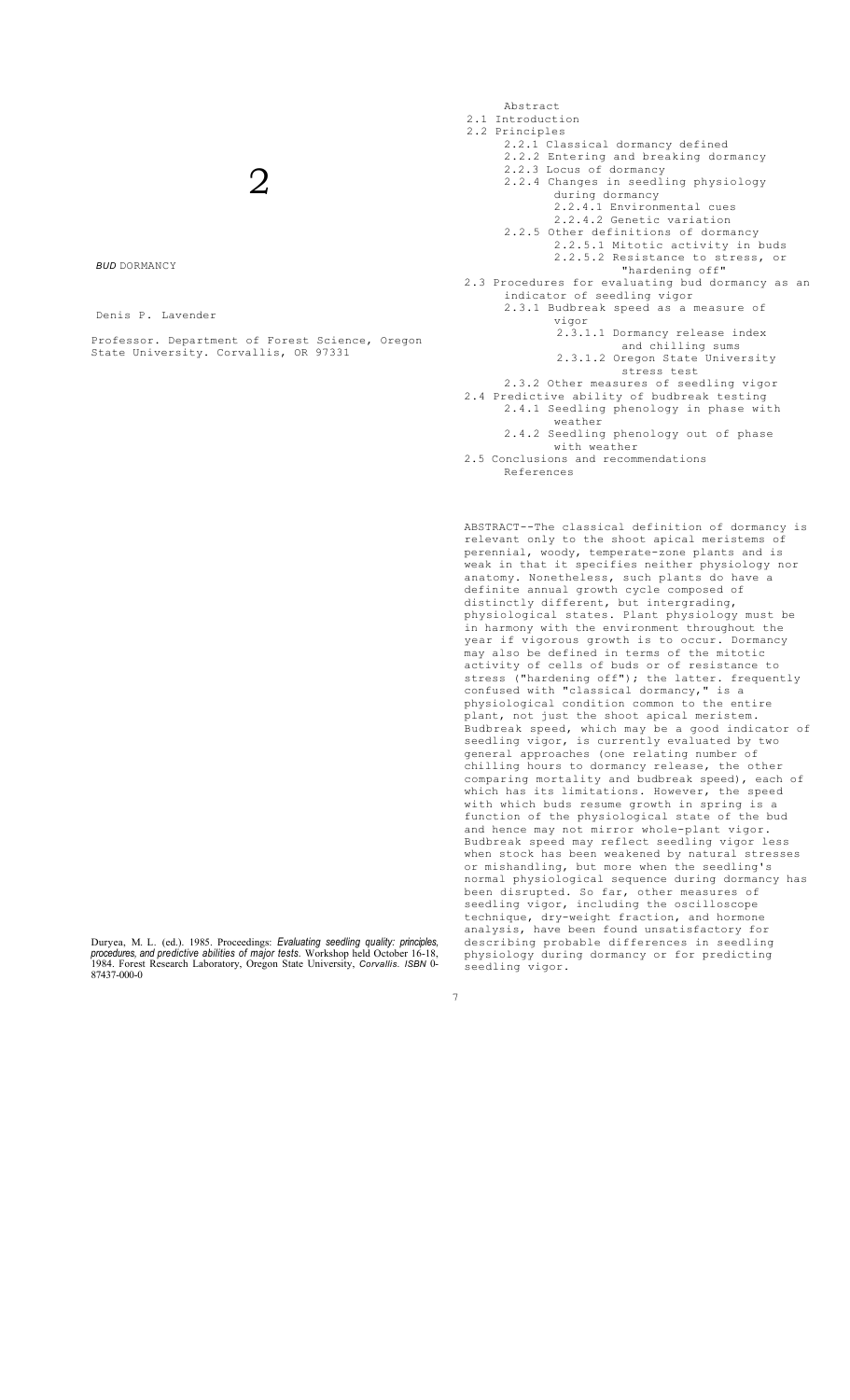## 2.1 INTRODUCTION

The annual life cycle of most temperate-zone perennial plants includes two major phases: a period of shoot elongation, usually relatively brief, during which the plant axes are extended and new foliage is exposed, and a period of dormancy, generally much longer, during which there is no visible shoot elongation but when active lateral cambial growth as well as differentiation and growth of initials may occur.

Although seedling morphology during dormancy remains relatively constant. seedling physiology changes dramatically from the time of budset in midsummer until budbreak the following spring. Because understanding the sequence of physiological states during this period is essential if nursery managers and foresters are to produce and maintain the most vigorous seedlings possible. this chapter discusses the current knowledge in this area. Data cited generally are drawn from studies of Douglasfir [Pseudotsuga menziesii (Mirb.) Franco) seedlings, primarily because most pertinent experiments have been conducted with this species. Very probably, however. its associates will react in a similar manner.

#### 2.2 PRINCIPLES

## 2.2.1 Classical Dormancy Defined

The classical definition of dormancy (Doorenbos 1953. p. 1) is "any case in which a tissue predisposed to elongate does not do so." A perennial plant is generally said to be dormant when buds have formed on the terminals of the shoots.

# 2.2.2 Entering and Breaking Dormancy

Dormancy may be induced either by the external environment or by internal plant physiology.

A dormant bud is said to be quiescent when dormancy is imposed by the environment, e.g., drought stress, low temperatures. In Oregon, the quiescent period for Douglas-fir commonly extends from midsummer until late September and from mid-February until buds begin to expand. usually in early April. "Summer dormancy" is a synonym for quiescence.

A dormant bud is said to be in rest when dormancy is maintained by agents within the bud itself (Romberger 1963). A resting bud cannot elongate under even very favorable environments. "Winter dormancy" is a synonym for rest.

Dormancy may be broken by a range of treatments (Romberger 1963). but under natural conditions a bud in rest gradually becomes quiescent in response to exposure to temperatures of approximately 5°C (Lavender 1981). The length of time a bud must be exposed to the chilling temperatures necessary to satisfy the transition from rest to quiescence varies

with species, and possibly with ecotype (Lavender 1981). For Douglas-fir, this chilling requirement appears to be about 12 weeks (van den Driessche 1975, Lavender and Stafford 1984); no data so far suggest that this requirement varies with ecotype.

## 2.2.3 Locus of Dormancy

Some workers (Perry 1971. Zimmermann and Brown 1971, Nooden and Weber 1978. Bachelard 1980. Hanover 1980) believe dormancy to be a property of the apical meristems of shoots [although Zimmermann and Brown (1971) do suggest that phloem may be dormant when it produces callose]. But very few discuss data defining the locus of dormancy in perennial woody plants, and I am aware of only four such papers which report responses of coniferous species.

Worrall (1971) and Lavender et al. (1970) both present evidence demonstrating that the lateral cambia in the shoots of Douglas-fir seedlings do not enter rest. In contrast, Little and Bonga (1973) and Lavender and Hermann (1970) show that the lateral shoot meristems of balsam fir [Abies balsamea (L.) Mill.] and Douglas-fir, respectively, do enter rest. However, the experimental design, especially for the last study, does not permit separating the effects of chilling from those of the passage of time per se; therefore, the data, at least for Douglasfir. may reflect an endogenous rhythm rather than a chilling requirement. The same comment applies to a report by Gouwentak (1941). who noted an apparent chilling requirement for the lateral cambia of flowering ash (Fraxinus ornus L.).

Although roots may enter quiescence as a result of either unfavorable soil moisture or temperature, I am aware of no published reports which unequivocably demonstrate that roots enter rest (Romberger 1963. Lavender et al. 1970, Zimmermann and Brown 1971).

The consensus, then, of the relatively limited literature is that rest occurs, almost without exception, in the apical meristems. In contrast. "cold hardiness," a marked change in plant physiology which frequently develops during rest (Weiser 1970) and which may represent a more general resistance to the stresses of harvest, storage, and outplanting, occurs, at least to some degree, throughout the entire plant.

#### 2.2.4 Changes in Seedling Physiology during Dormancy

Smith and Kefford (1964), Vegis (1964), Sarvas (1974). and Fuchigami et al. (1982) all favor the concept of an annual cycle of discrete phases for perennial plants. In contrast. Campbell (1978) prefers the idea of a continually and gradually changing seedling physiology through dormancy, noting no evidence for discrete divisions of this period for Douglasfir: Lavender and Hermann (1970) also do not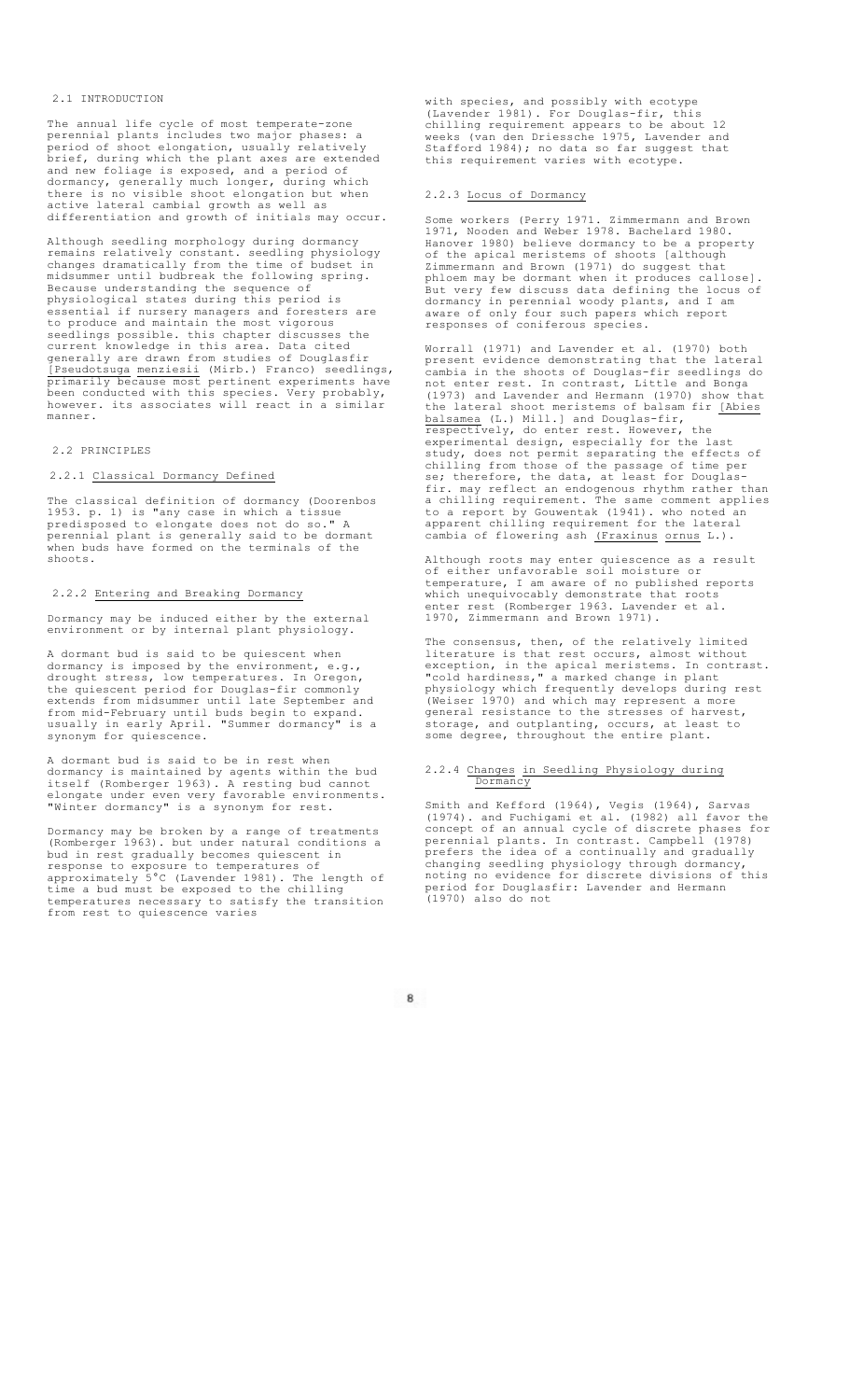support a sharply compartmentalized concept. Nonetheless. Douglas-fir seedlings clearly do respond to a series of environmental signals throughout their annual cycle; for seedlings to have maximum vigor, their annual cycle must be in phase with the natural environment (Lavender .<br>1981).

# 2.2.4.1 Environmental cues

Moisture.--Wareing (1969). discussing only photoperiod, felt that the shortening photoperiods of late summer and early fall provide a reliable cue to boreal species and those indigenous to climates with rainy summers that winter is coming. But, as Lavender (1981) notes, species in the western United States, which is characterized by warm to hot, dry summers, initiate quiescence by mid-July. Not only is this date characterized long photoperiods, it precedes any significant shortening of the daily photoperiod by at least a month. In such environments, increasing moisture<br>stress probably initiates quiescence (Blake et al. stress probably initiates quiescence (Blake et 1979), a hypothesis compatible with Vegis' (1964) belief that quiescence is cued by weather patterns that precede periods of environmental stress.

Photoperiod.--Although moisture stress seems to a major factor inducing and maintaining quiescence during warm summer weather, quiescent and resting Douglas-fir seedlings are definitely sensitive to photoperiod (Lavender and Wareing 1972, McCreary et al. 1978. Lavender and Stafford 1984). In addition. unpublished data (Lavender 1970) demonstrate that Douglas-fir seedlings exposed to a 16-hour photoperiod for 6 weeks in September and early October and then maintained under natural outdoor conditions into spring broke bud about 3 weeks later than seedlings maintained under a natural photoperiod in fall but which were otherwise treated the same. The mechanism of this response is not known. It may be that the extended photoperiod in fall delays the onset of rest and retards the subsequent physiological sequence during dormancy. Lavender and Stafford (1984) note that, during rest, Douglas-fir seedlings require a period of short days (a 9-hour daily photoperiod) and mild temperatures (ca. 20°C) to prepare for the following "chilling period."

The sensitivity of Douglas-fir seedlings to photoperiod continues during rest. A long photoperiod (greater than 14 hours daily) may stimulate more rapid budbreak in seedlings whose chilling requirements have not been fully satisfied (Lavender and Hermann 1970. Campbell 1978). And although a long (16-hour) daily photoperiod during the first weeks of late fall chilling inhibits budbreak (Lavender 1978b. unpubl. data), the same photoperiod in midwinter stimulates budbreak even at temperatures as low as 4°C (Lavender 1978a).

Temperature.--Sensitivity to photoperiod aside, the prime environmental factor regulating seedling physiology during winter is temperature. Like many other perennial temperate-zone plants (Perry 1971). species such as Douglas-fir and western hemlock [Tsuga heterophylla (Raf.) Sarg.] have definite requirements for exposure to temperatures of about 5°C to prepare for vigorous shoot elongation in spring (van den Driessche 1975, Nelson and Lavender 1979). Consequently, the speed and vigor of budbreak in these species are largely a function of the number of hours of chilling temperatures the seedlings have received (Lavender and Hermann 1970, Nelson and Lavender 1979) (Fig. 1). To complicate matters, however, chilling occurring early in winter may be more effective than that occurring later for both Douglas-fir (Campbell 1978) and sweetgum (Liquidambar styraciflua L.; Farmer 1968). After the chilling requirements have been met, buds become active in spring primarily in response to rising temperatures (Perry 1971).



FIGURE 1. GENERAL RELATIONSHIP BETWEEN LENGTH OF THE CHILLING PERIOD EXPERIENCED BY A PLANT AND MEAN NUMBER OF DAYS UNTIL BUDBREAK IN A GROWTH-PROMOTING ENVIRONMENT.

For Douglas-fir. Campbell (1978) suggests that temperature may function both to satisfy physiological requirements for chilling and growth and, as a source of information, to guide Douglas-fir from various provenances in using the growing season to maximum advantage. Lavender et al. (1973) suggest a scenario wherein air and soil temperatures and photoperiod all interact to permit the earliest possible bud activity compatible with the risk of frost for any given year.

 $\overline{9}$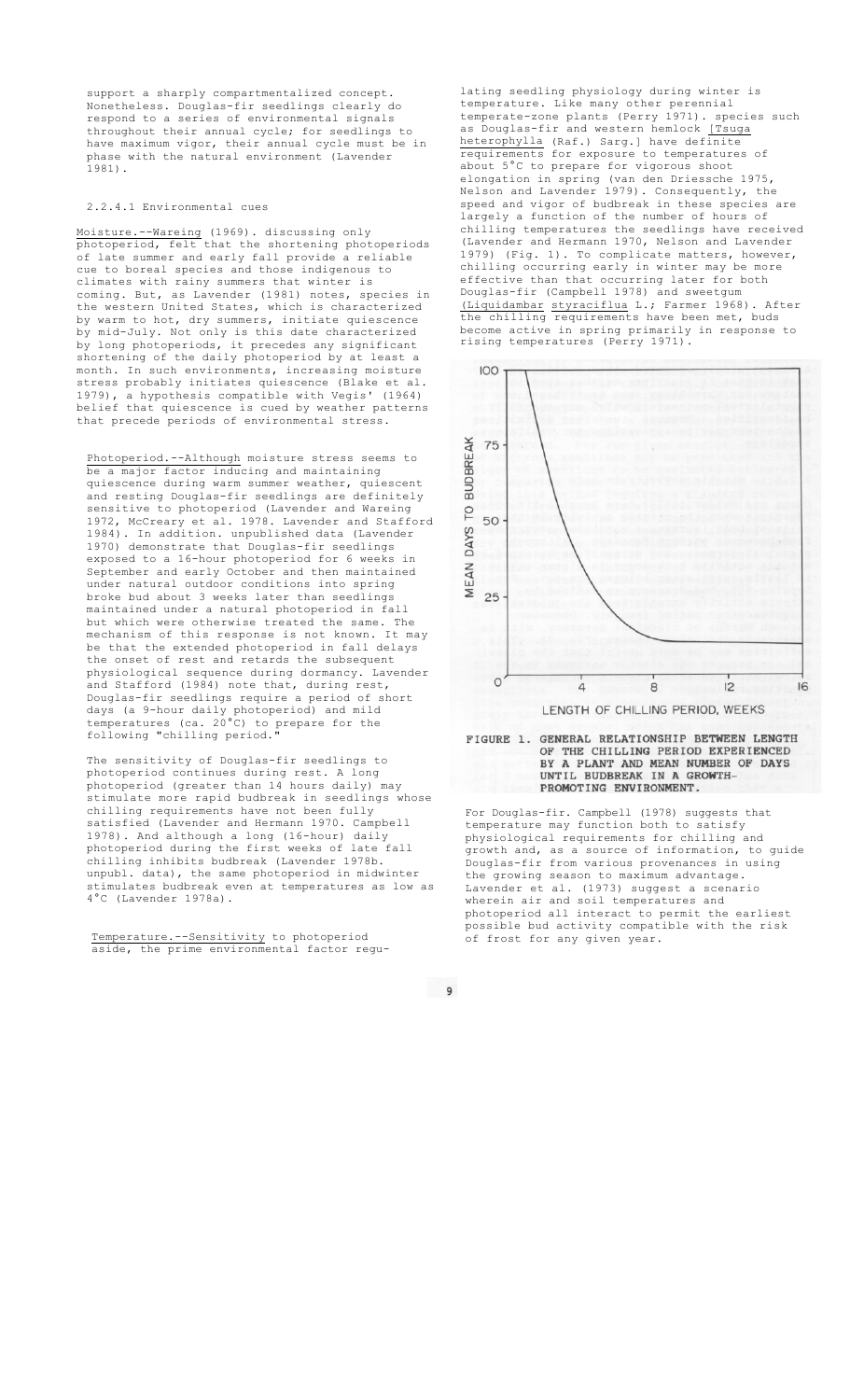## 2.2.4.2 Genetic variation

Sweet (1965) notes that bud activity of seedling laterals precedes that of the terminal and that this delay in terminal bud activity is inversely related to the incidence of late frosts in the area of the seed source. This adaptation allows the species to maximize exposure of lateral foliage during spring, when weather is generally very favorable for photosynthesis, while reserving terminal growth until frost danger is past. Hermann and Lavender (1968, unpubl. data) note not only the same relationship but also that lateral buds on lateral shoots began growing after less chilling than similar buds on the terminal shoot.

# 2.2.5 Other Definitions of Dormancy

Thus far, this discussion has focused on the classical definition of dormancy (see 2.2.1). Although widely accepted, this definition is weak<br>in that it describes neither seedling anatomy nor it describes neither seedling anatomy nor morphology, nor is it based on physiological parameters which may currently be identified. .<br>However, two other definitions of the term may be appropriate for coniferous seedlings.

## 2.2.5.1 Mitotic activity in buds

Owens and Molder (1973) term Douglas-fir buds "dormant" when the mitotic activity in the cells of buds is zero. a condition occurring from December through February. Although classical dormancy and dormancy as measured by mitotic activity both occur in winter, there is little correlation between the two. For Douglas-fir. bud dormancy as defined by mitotic activity extends from the "midrest to midquiescence" period (roughly. December through March) of classical dormancy, with no measurable anatomical change (Fig. 2). This definition may be more useful than the classical one because the mitotic activity in the apical meristem seems closely correlated with seedling resistance to stress.

| QUIESCENCE     | <b>REST</b> | QUIESCENCE | ACTIVE<br>GROWTH |  |
|----------------|-------------|------------|------------------|--|
| <b>MITOSIS</b> |             | NO MITOSIS | <b>MITOSIS</b>   |  |
|                | N<br>D      | F<br>M     | $\Delta$<br>M    |  |

FIGURE 2. RELATIONSHIP BETWEEN CLASSICAL DORMANCY (A) AND DORMANCY AS DEFINED BY THE MITOTIC ACTIVITY OF CELLS (B).

#### 2.2.5.2 Resistance to stress, or "hardening off"

The second alternative definition of dormancy is maximal resistance to stress, which many nursery managers and foresters call "hardening off." Though classical dormancy and dormancy as measured by mitotic activity apply primarily to tissues within the apical bud. "hardening off" refers to the entire seedling. Many forest workers use this term to describe frost resistance, yet cold is only one of several stresses to which seedlings are maximally resistant during winter. In this sense, dormancy may be analogous to the concept of "vegetative maturity" used by horticulturists (Fuchigami et al. 1977).

Deep dormancy (maximal stress resistance) for Douglas-fir (Hermann 1967) and red-osier dogwood (Cornus sericea L., syn. Cornus stolonifera<br>Michx.; Kobayashi and Fuchigami 1983) generally Kobayashi and Fuchigami occurs from December through February, a period corresponding well with dormancy as defined by mitotic activity but poorly with dormancy as classically defined (Fig. 3). The relative dormancy curve for a typical Douglasfir seedling population is defined by the number of days to budbreak once a growth-favoring regime has begun. As previously noted, this curve, at least from mid-September until March. is a function primarily of the number of days of chilling the seedlings have received. The relative stress resistance curve. based on published data (Lavender 1964. Hermann 1967. Alden 1971. Lavender and Wareing 1972) and numerous operational observations. demonstrates that Douglas-fir seedlings are most resistant to the stresses inherent in nursery harvest, storage, and outplanting from December through February. This latter curve may be a more useful definition of dormancy for personnel concerned with reforestation than the classical curve because it describes responses correlated with the success of a plantation. That is, if seedlings are disturbed when relative resistance to stress is low, their potential for survival and growth may be correspondingly low: if, on the other hand, reforestation procedures are conducted when resistance to stress is relatively high. seedling survival potential will be higher.

As mentioned earlier, the phenomena of classical dormancy and dormancy release are seated in the apical meristems of a perennial plant. However, the physiological condition of the bud may be correlated with that of the entire seedling. There is evidence that chemical substances exported from an actively expanding terminal bud will stimulate the lateral cambia of Douglas-fir seedlings to initiate cell division, but no evidence that such buds are a prerequisite for<br>root elongation (Lavender and Hermann 1970). In root elongation (Lavender and Hermann 1970).<br>fact. root growth commonly precedes bud grow root growth commonly precedes bud growth of Douglas-fir seedlings in spring (Ritchie and Dunlap 1980): however. this study also shows that the root regeneration potential of Douglas-fir seedlings in winter is closely associated with the transition from rest to quiescence. And Alden ,(1971) notes that Douglas-fir trees which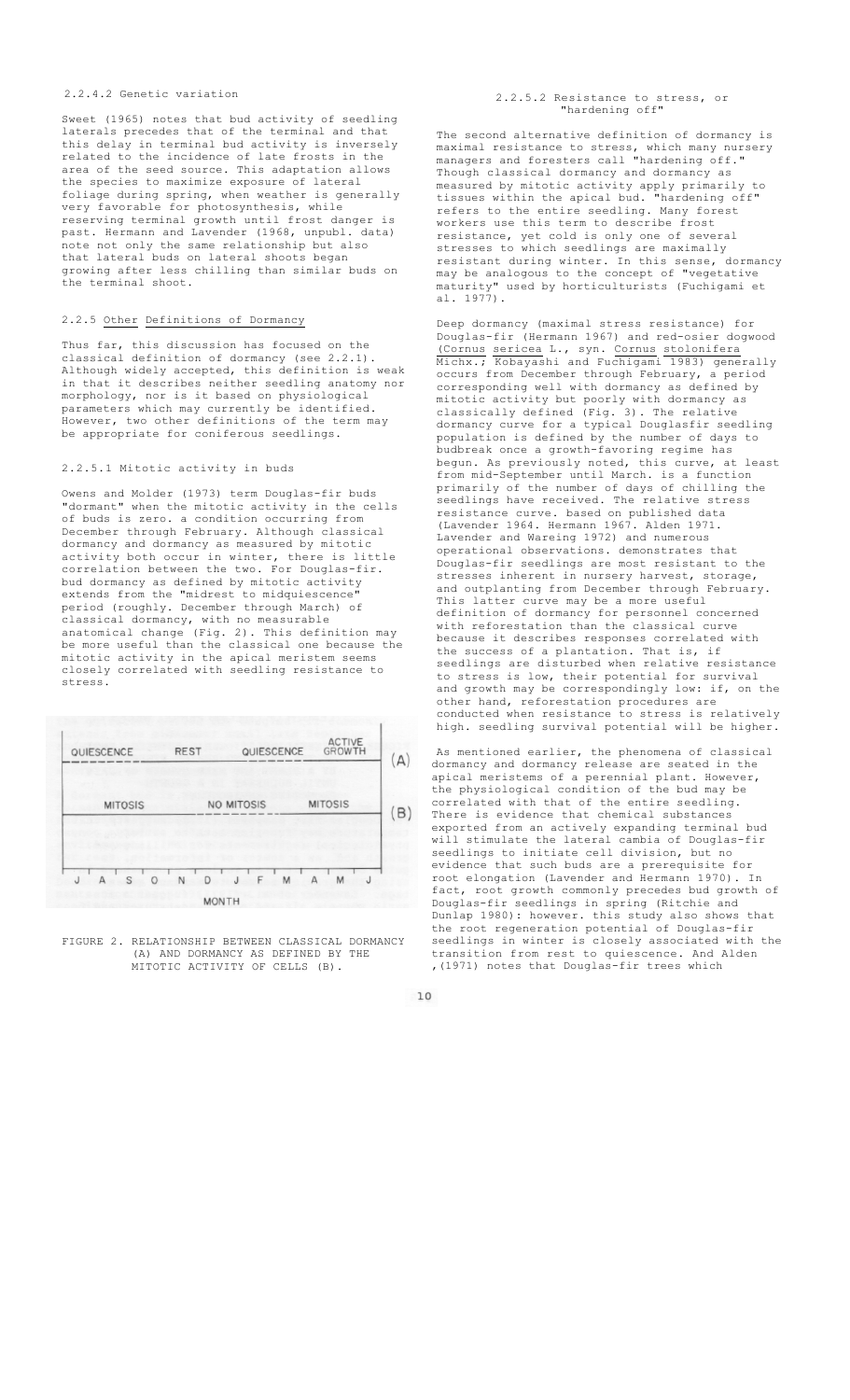

FIGURE 3. RELATIONSHIP BETWEEN CLASSICAL DOR-MANCY (A) AND DORMANCY AS DEFINED BY STRESS RESISTANCE ("HARDENING OFF") (B) IN DOUGLAS-FIR. (THE CURVE DEFINING STRESS RESISTANCE IS BASED<br>ON DATA FOR THE PERIOD EARLY OCTO-<br>BER-EARLY MARCH. VERY PROBABLY, BER-EARLY MARCH. VERY PROBABLY<br>INCREASED RESISTANCE TO DROUGHT<br>STRESS PARALLELS DEVELOPMENT OF QUIESCENCE IN MIDSUMMER. BUT I KNOW OF NO PUBLISHED DATA WHICH DEFINE A<br>STRESS-RESISTANCE CURVE FOR THE SUMMER MONTHS.)

developed cold resistance earliest in fall broke bud earliest in spring, and that trees which broke buds latest in spring were also the last to deharden; but whether these relationships were causal or merely correlated is unknown.

#### 2.3 PROCEDURES FOR EVALUATING BUD DORMANCY AS AN INDICATOR OF SEEDLING VIGOR

# 2.3.1 Budbreak Speed as a Measure of Vigor

As previously noted, for species with a chilling<br>requirement, the time generally required to break the time generally required to break bud in a growth-promoting environment is reduced as the length of the seedling chilling period is increased (Fig. 1). Under controlled conditions, however, the exact shape of the curve is affected by seedling ecotype, seedling treatment before chilling, temperature maintained during the chilling period, and temperature and photoperiod of the growth-stimulating environment (van den Driessche 1975. Campbell 1978, Lavender 1981, Kobayashi and Fuchigami 1983, Kobayashi et al. 1983). The same factors are important determinants of the curve under natural conditions, but the relationship between chilling and growth response is more complex. Natural temperatures are continuously fluctuating; warm spells during the chilling period may reduce the efficiency of that chilling (Lavender 1981). whereas cool spells during the bud-

break period will slow the growth response. Winter shade (Lavender 1981) and rainfall (Westwood and Bjornstad 1978) also can affect budbreak speed. Given this wide range of variables, two general approaches currently are used for assessing budbreak speed as an indicator of seedling vigor or growth and survival potential.

#### 2.3.1.1 Dormancy release index and chilling sums

This methodology, thoroughly discussed by Ritchie (1984), involves developing standard curves for seedling ecotypes of interest which relate number of chilling hours to dormancy release (Fig. 1). For example, the number of days required for budbreak in a fully chilled coastal Douglas-fir (var. menziesii) seedling is 10; 10 divided by the average number of days to budbreak yields the "dormancy release index" (DRI), a statistic useful for estimating the earliest safe lifting date (Ritchie 1984). Because the relationship of the number of hours seedlings must spend at <5°C (the chilling sum) to the DRI is constant from one year to the next for a given nursery and seed source, only the number of chilling hours need be recorded. For any given seedlot, the DRI of vigorous seedlings may be predicted and the vigor of seedlings to be evaluated estimated by comparing their DRI with the above value. Using this method requires a standard curve derived from data for vigorous seedlings at a given elevation and seed zone and a record of the chilling sum experienced by a given nursery on the date the<br>seedling lot to be evaluated was lifted. To be seedling lot to be evaluated was lifted. effective, this method requires data defining curves for many elevations and seedlots and, unfortunately, like other evaluation techniques. may require several weeks to complete.

2.3.1.2 Oregon State University stress test

This test compares the mortality and budbreak speed of seedlings under controlled growth conditions. One half of a sample of seedlings (the controls) is planted and placed immediately into a greenhouse adjacent to the other half of that sample, which has been exposed to a standard stress (e.g., 15 minutes at 30°C and 30% relative humidity) before being planted; mortality and budbreak data are recorded for 2 months for each sample half. The data are then compared on the assumption that a more vigorous seedlot will exhibit lower mortality and faster budbreak, and less difference between these parameters, for the control and stressed populations than a less vigorous seedlot (Hermann and Lavender 1979).

This technique requires no standard curve defining dormancy release nor a record of chilling sums but depends instead on the differences in budbreak speed and mortality of controls and stressed seedlings to define seedling vigor. Unfortunately, although the test does define quite well seedling lots with very high or *very* low field-survival poten-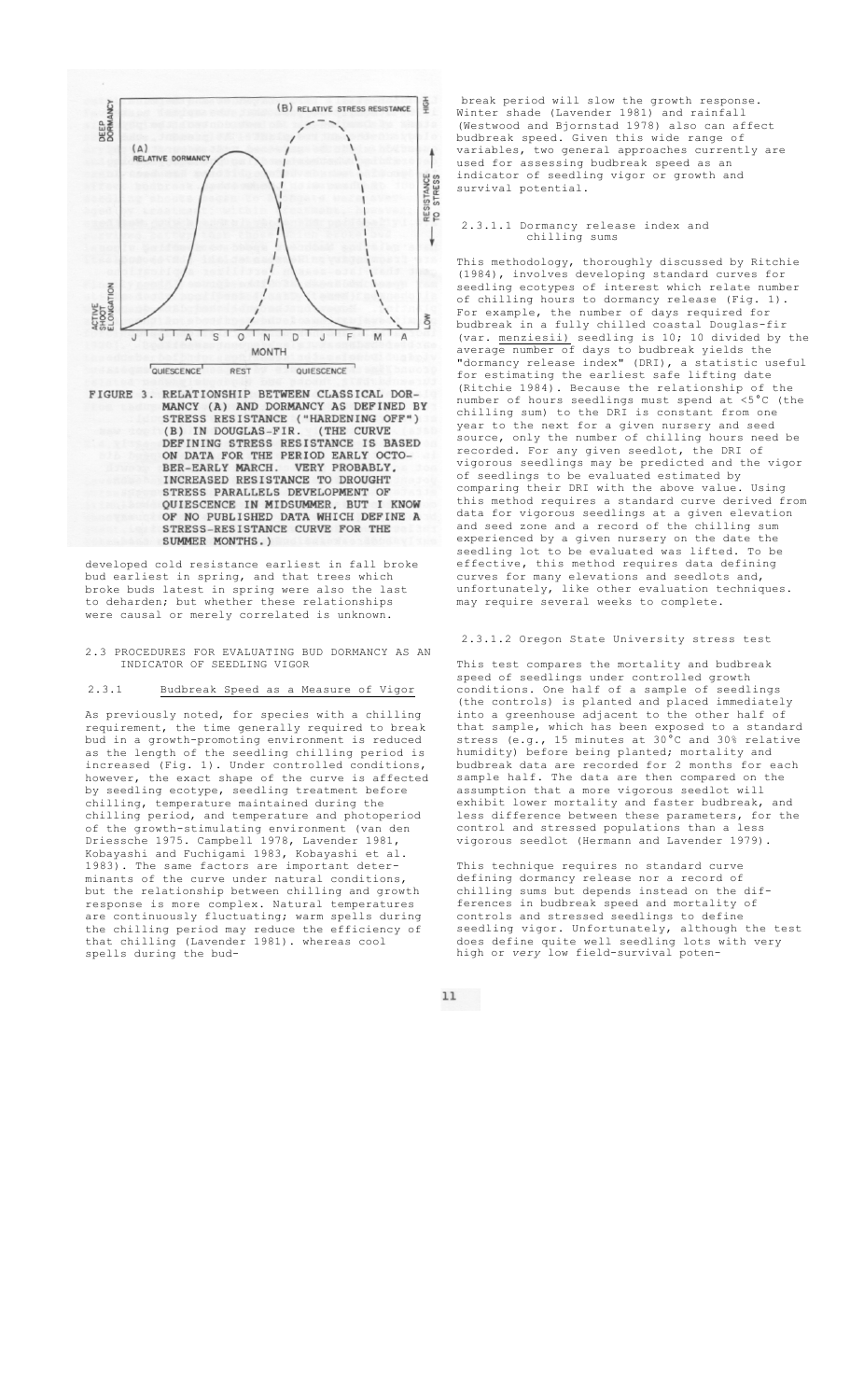tial, estimates for the great majority in between--which have good field-survival potential--have large standard deviations.

# 2.3.2 Other Measures of Seedling Vigor

Ritchie (1984) discusses several other techniques for measuring seedling dormancy, among them the oscilloscope, dry-weight fraction. and plant growth regulators (hormone analysis)

The oscilloscope technique, which is based upon the effect of passing a square-wave electrical current through seedling stem tissue, is reviewed by Jaramillo (1981). However. because bud dormancy is seated in the bud, not in stem tissue, unless the bud exports materials which control stem physiology during dormancy. measurements of stem tissue, however accurate, can only produce data at best correlated with bud dormancy.

The same limitation applies to determining dryweight fraction, which is based primarily upon measurements of seedling stems and foliage, buds. It is worth noting, however. that one mechanism plants use to lower their sensitivity to frost--reducing their hydration--could produce the curve Ritchie (1984) describes for seedling dry-weight fraction; moreover, that curve approximates the one shown for seedling stress resistance in Figure 3.

Zaerr and Lavender (1980), reviewing qualitative and quantitative measurements of plant growth regulators in seedling shoots at different seasons of the year, conclude that little current data relate such measurements to seedling vigor (see also Zaerr, this volume). Wareing (1969) reviews a large number of papers which demonstrate that dormant buds have high levels of "growth inhibitory substances" and low levels of "growth promoters." However, most of the data growth inhibitory substances and fow fevers of<br>"growth promoters." However, most of the data<br>discussed suffer from deficient methods or from experimenters assuming that the significant transition from "dormant" to "active" state occurs at the time of budbreak when, in all probability, it occurs sometime between midrest and budbreak.

Until more accurate methods of determining levels of plant growth regulators are developed and until studies utilizing such methods to thoroughly describe the levels of growth regulators throughout dormancy are conducted. observations of these compounds cannot identify probable differences in seedling physiology during dormancy nor yield predictions of seedling vigor.

## 2.4 PREDICTIVE ABILITY OF BUDBREAK TESTING

The question of whether budbreak speed is a good predictor of whole-seedling vigor probably<br>cannot be answered with precision until we cannot be answered with precision until understand the nature of growth coordination between seedling parts. Current data (Lavender and Hermann 1968, unpubl. data;

Lavender et al. 1970, Lavender and Hermann 1970) strongly suggest that the apical meristems of Douglas-fir do not control the physiology of the entire plant. At present, the question might be answered most accurately by determining whether seedling phenology during the growing season before lifting has been in or out of phase with the weather.

## 2.4.1 Seedling Phenoloqy in Phase with Weather

Data relating budbreak speed to seedling vigor are fragmentary. Benzian et al. (1974) suggest that late-season fertilizer applications may speed budbreak of Sitka spruce (Picea sitchensis (Bong.) Carr.] seedlings after outplanting. However, the published data do not permit evaluation of the magnitude of the increased speed nor of the relationship of earlier budbreak to subsequent seedling vigor. Douglas-fir seedlings, girdled at the groundline by exposure to extreme low temperatures in 1972, broke bud vigorously when placed in a greenhouse, only to die when the roots had exhausted their respiratory substrate (Lavender and Hermann 1972, unpubl. data). Presumably, overall seedling vigor was not affected by the dead stem elements early in this trial; nonetheless, budbreak speed did not accurately predict future seedling growth potential. Heiner and Lavender (1972) demonstrate that seedling survival under drought conditions is strongly correlated with budbreak speed. However, this relationship may reflect a drought-avoidance strategy: i.e., early budbreak and budset, rather than seedling vigor. may allow ecotypes from droughty areas to complete shoot growth before severe drought.

Perhaps the strongest evidence thus far relating budbreak speed with seedling vigor was demonstrated when Lavender (1984. unpubl. data) studied populations of Douglas-fir seedlings grown from southern Oregon seed sources and then transplanted during the winter following their second growing season. Although the seedlings were transplanted with extreme care, mean budbreak date was about 3 weeks later for the transplants than for similar, undisturbed seedlings. This delayed budbreak was strongly correlated with relative shoot growth, which was only one-third as great for the transplanted seedlings as for the undisturbed. No data so far explain this correlation, but it could reflect disruption of the endogenous physiology of both the buds and the remainder of the plant by the transplanting process.

In contrast. Darbyshire (1983) reports that nursery stress treatments during midwinter harvest of Douglas-fir seedlings affected final seedling size significantly, but not budbreak speed. Further, the date of lifting (Feb. 10, 24) significantly influenced budbreak speed--the later lifted seedlings broke their buds 2 weeks sooner after outplanting than the earlier lifted stock--but seedling vigor (in terms of growth increment) was unaffected. The more rapid budbreak after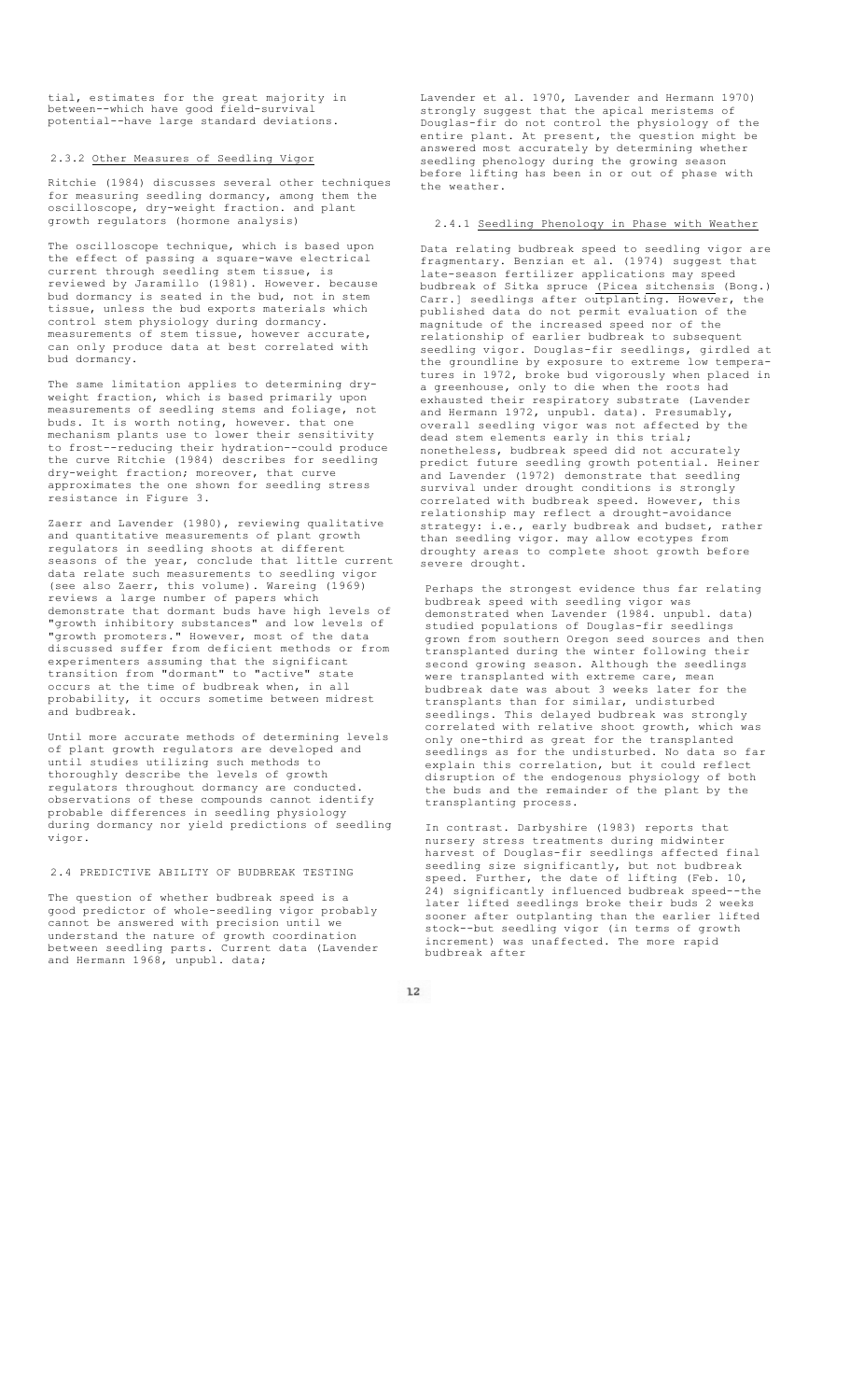outplanting may have represented a response to favorable temperature, because seedlings from all lifting dates flushed at approximately the same date. Daniels (1979) notes that definite drying of Douglas-fir seedlings during lifting and packing operations in midwinter significantly reduced seedling survival, but did not affect budbreak speed when the dates that seedling shoots began to elongate were averaged by treatment; within treatment, however. seedlings which broke bud earlier generally survived better than those which broke bud later. He concludes that budbreak speed by itself does not indicate seedling vigor.

Finally, early studies of classical dormancy utilized cuttings periodically taken from a wide range of gymnospermous and angiospermous plants during winter and subjected to forcing regimes in a greenhouse (Colville 1920). Budbreak speed clearly was related to the number of hours of chilling an individual bud received but, equally clearly, was not related to the vigor of the parent plant during flushing because the bud had been severed from the parent plant at time of budbreak.

#### 2.4.2 Seedlinq Phenoloqy Out of Phase with Weather

Lavender and Cleary (1974) emphasize that nursery-grown Douglas-fir seedlings may be stimulated to actively elongate their terminal shoots until mid-September or later by frequent irrigations but that the field survival potential of plants so grown is low. As an explanation, Lavender and Stafford (1984) propose that seedlings grown out of phase with the natural environment require a longer chilling period to prepare buds for the spring flush of growth. Put another way: for any given number of hours of chilling (short of the chilling requirement) that seedlings of a given seed source may receive, those that grow for prolonged periods in the seedbed will break bud more slowly in a growthstimulating environment than will those grown "in phase" in the nursery. If the disruption in the .<br>seedling dormancy sequence, which is normally triggered by summer moisture stress, is sufficiently great, seedlings will not receive adequate chilling to permit normal budbreak in spring and will die (Hermann and Lavender 1976). And this problem will be exacerbated if recent predictions of rising mean global temperatures prove to be correct (Seidel and Keyes 1983).

Hermann and Lavender (1979) note that the mean budbreak of seedlings with low vigor. i.e., those produced by nursery regimes favoring late summer flushes of shoot growth. may be delayed by 10 or more days when compared with that of more vigorous plants.

In summary, budbreak speed may reflect seedling vigor less when stock has been weakened from the natural stresses or mishandling of harvest, storage, or outplanting, but more when the seedling's normal physiological sequence during dormancy has been disrupted.

# 2.5 CONCLUSIONS AND RECO!'d4ENDATIONS

Bud dormancy is a property solely of the apical meristems of perennial temperate-zone woody plants. Current data are not sufficiently precise to define physiological changes occurring In buds during the dormant period or to such changes to the physiology of the whole plant. Attempts to use growth responses of buds .<br>to characterize seedling vigor are based, at best, on correlations unless bud growth potential has been impaired by a disruption of physiology during the dormant period.

Bud activity, then, is but a single tool which may be used to estimate seedling vigor. To be used effectively, it should be supported by a thorough knowledge of the seedlings history both in nursery seedbeds and in the processing and storage facility.

FRL 1941. Forest Research Laboratory, Oregon State University, Corvallis, OR 97331.

# *REFERENCES*

Alden. J. N. 1971. Freezing resistance of tissues in the twig of Douglas-fir (Pseudotsuga menziesii (Mirb.) Franco). Ph.D. Thesis. Oregon State University, Corvallis. 149 p.

Bachelard, E. P. 1980. Control of dormancy. Pages 273-296 in Control of shoot growth in trees (C. H. A. Little, ed.). Canadian Forestry Service, Fredericton, New Brunswick, Canada. 357 p.

Benzian, B., R. M. Brown. and S. C. R. Freeman. 1974. Effect of late-season topdressings of N (and K) applied to conifer transplants in the nursery on their survival and growth on British forest sites. Forestry 47(2):153-184.

Blake, J., J. B. Zaerr, and S. Hee. 1979. Controlled moisture stress to improve cold hardiness and morphology of Douglas-fir seedlings. Forest Science 25(4):576-582.

Campbell, R. K. 1978. Regulation of budburst timing by temperature and photoregime during dormancy. Pages 19-34 in Proceedings of the Fifth North American Forest Biology Workshop (C. A. Hollis and A. E. Squillace, eds.). School of Forest Resources, University of Florida. Gainesville. 429 p.

Colville. F. W. 1920. The influence of cold in stimulating the growth of plants. Journal of Agricultural Research 20:151-160.

Daniels. T. G. 1979. The effects of winter plant moisture stress on survival and growth of .<br>2+0 Douglas-fir seedlings. M.S. Thesis, Oregon State University. Corvallis. 86 p.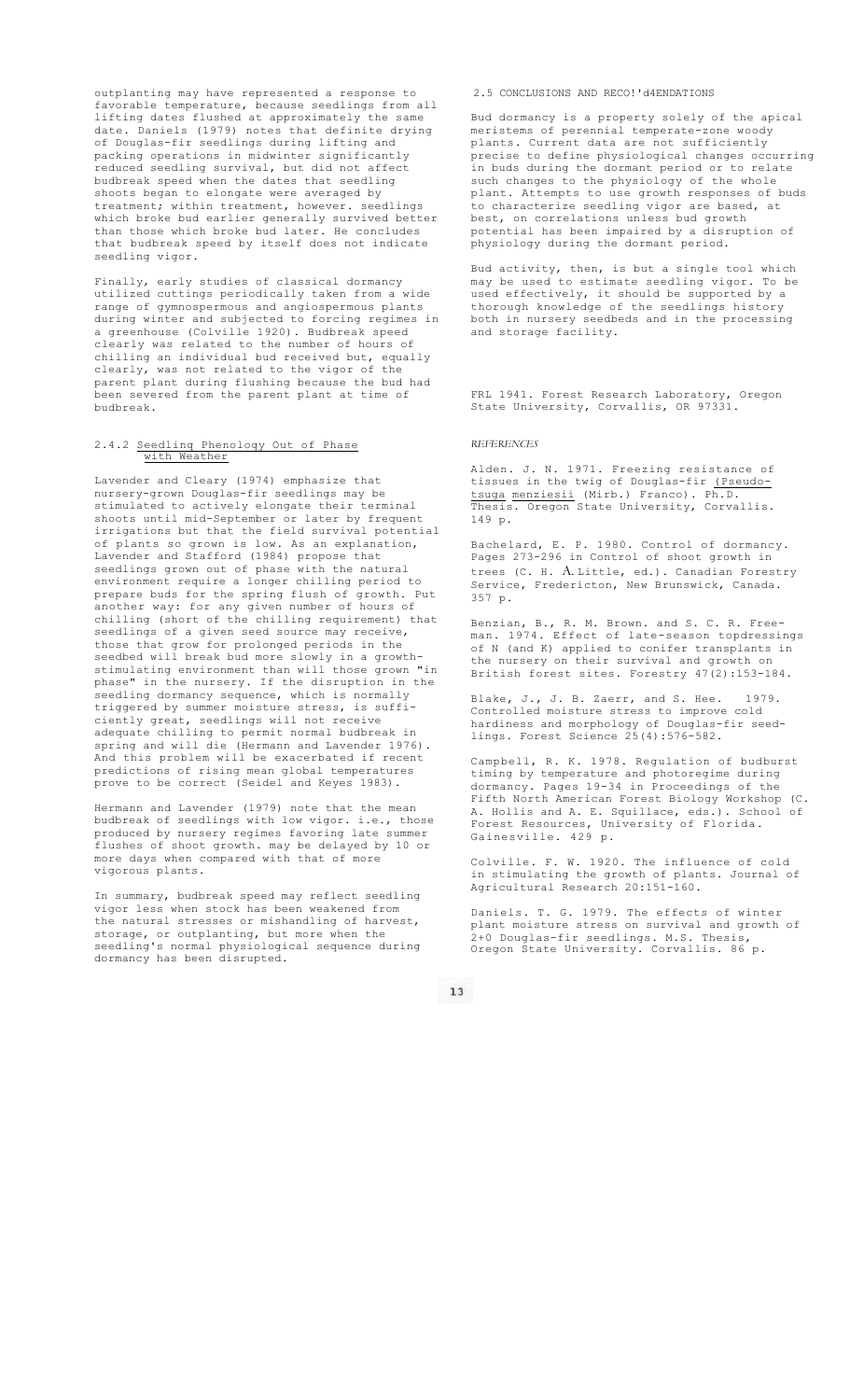Darbyshire, R. L. W. 1983. Impact of nursery processing on the survival, growth, and physiology of 2+0 Douglas-fir seedlings. M.S. Thesis, Oregon State University. Corvallis. 86 p.

Doorenbos, J. 1953. Review of the literature on dormancy in buds of woody plants. Medelingen van de Landbouwhogeschool to Wageningen/Nederland 53:1-24.

Farmer. R. E., Jr. 1968. Sweetgum dormancy release: effects of chilling, photoperiod and genotype. Physiologia Plantarum 21:1241-1248.

Fuchigami. L. H.. M. Hotze, and C. J. Weiser. 1977. The relationship of vegetative maturity to rest development and spring bud-break. Journal of the American Society for Horticultural Science 102(4):450-452.

Fuchigami, L. H., C. J. Weiser, K. Kobayashi, R. Timmis. and L. W. Gusta. 1982. A degree growth stage (°GS) model and cold acclimation in temperate woody plants. Pages 93-116 in cold hardiness and freezing stress (P. H. Li and A. Sakai. eds.). Academic Press. New York.

Gouwentak. C. A. 1941. Cambial activity as dependent on the presence of growth hormone and the nonresting condition of stems. Proceedings of the Koninklijke Nederlandse Akadamie van Wetenschappen 44:654-663.

Hanover, J. W. 1980. Control of tree growth. BioScience 30(11):756-762.

Heiner, T. C., and D. P. Lavender. 1972. Early growth and drought avoidance in Douglasfir seedlings. Oregon State University. Forest Research Laboratory, Corvallis. Research Paper 14. 7 p.

Hermann, R. K. 1967. Seasonal variation in sensitivity of Douglas-fir seedlings to exposure of roots. Forest Science 13:140-149.

Hermann. R. K., and D. P. Lavender. 1968. Unpublished data. Forest Research Laboratory. College of Forestry. Oregon State University. Corvallis.

Hermann. R. K., and D. P. Lavender. 1976. Effect of length of pruned roots upon performance of Douglas-fir planting stock. In Proceedings of the Western Forest Nursery Council and Intermountain Nurserymen's Association meeting, Richmond. B.C.

Hermann. R. K., and D. P. Lavender. 1979. Testing the vigor of coniferous planting stock. Oregon State University. Forest Research Laboratory. Corvallis. Research Note 63. 4 p.

Jaramillo, A. 1981. Review of techniques used to evaluate seedling quality. Pages 84-95 in Proceedings of Intermountain Nurseryman's Association and Western Forest Nursery Association combined meeting. USDA Forest

Service Intermountain Forest and Range Experiment Station. Ogden. Utah.

Kobayashi. K. D., and L. H. Fuchigami. 1983. Modeling bud development during the quiescent phase in red-osier dogwood (Cornus sericea L.). Agricultural Meteorology 28:75-84.

Kobayashi. K. D., L. H. Fuchigami, and C. J. Weiser. 1983. Modeling cold hardiness of redosier dogwood. Journal of the American Society for Horticultural Science 108(3):376381.

Lavender, D. P. 1964. Date of lifting for survival of Douglas-fir seedlings. Oregon State University. Forest Research Laboratory. Corvallis. Research Note 49. 20 p.

Lavender. D. P. 1970. Unpublished data. Forest Research Laboratory. Oregon State University. Corvallis.

Lavender. D. P. 1978a. Bud activity of Douglas-fir seedlings receiving different photoperiods in cold storage. Pages 245-248 in Proceedings of the Fifth North American Forest Biology Workshop (C. A. Hollis and A. E. Squillace, eds.). School of Forest Resources. University of Florida, Gainesville. 429 p.

Lavender. D. P. 1978b. Unpublished data. Forest Research Laboratory. Oregon State University. Corvallis.

Lavender, D. P. 1981. Environment and shoot growth of woody plants. Oregon State University. Forest Research Laboratory. Corvallis. Research Paper 45. 47 p.

Lavender, D. P. 1984. Unpublished data. Forest Research Laboratory. College of Forestry. Oregon State University, Corvallis.

Lavender. D. P., and B. D. Cleary. 1974. Coniferous seedling production techniques to improve seedling establishment. Pages 177-180 in Proceedings of the North American Containerized Forest Tree Seedling Symposium (R. W. Tinus, W. I. Stein, and W. E. Balmer. eds.). Great Plains Agricultural Council Publication 68. U.S. Government Printing Office. Washington. D.C. 458 p.

Lavender. D. P., and R. K. Hermann. 1968. Unpublished data, Forest Research Laboratory. Oregon State University. Corvallis.

Lavender, D. P., and R. K. Hermann. 1970. Regulation of the growth potential of Douglasfir seedlings during dormancy. New Phytologist 69:675-694.

Lavender, D. P.. and R. K. Hermann. 1972. Unpublished data, Forest Research Laboratory. Oregon State University. Corvallis.

Lavender, D. P.. R. K. Hermann, and J. B. Zaerr. 1970. Growth potential of Douglas-fir seedlings during dormancy. Pages 209-222 in Physiology of tree crops (L. C. Luckwill and